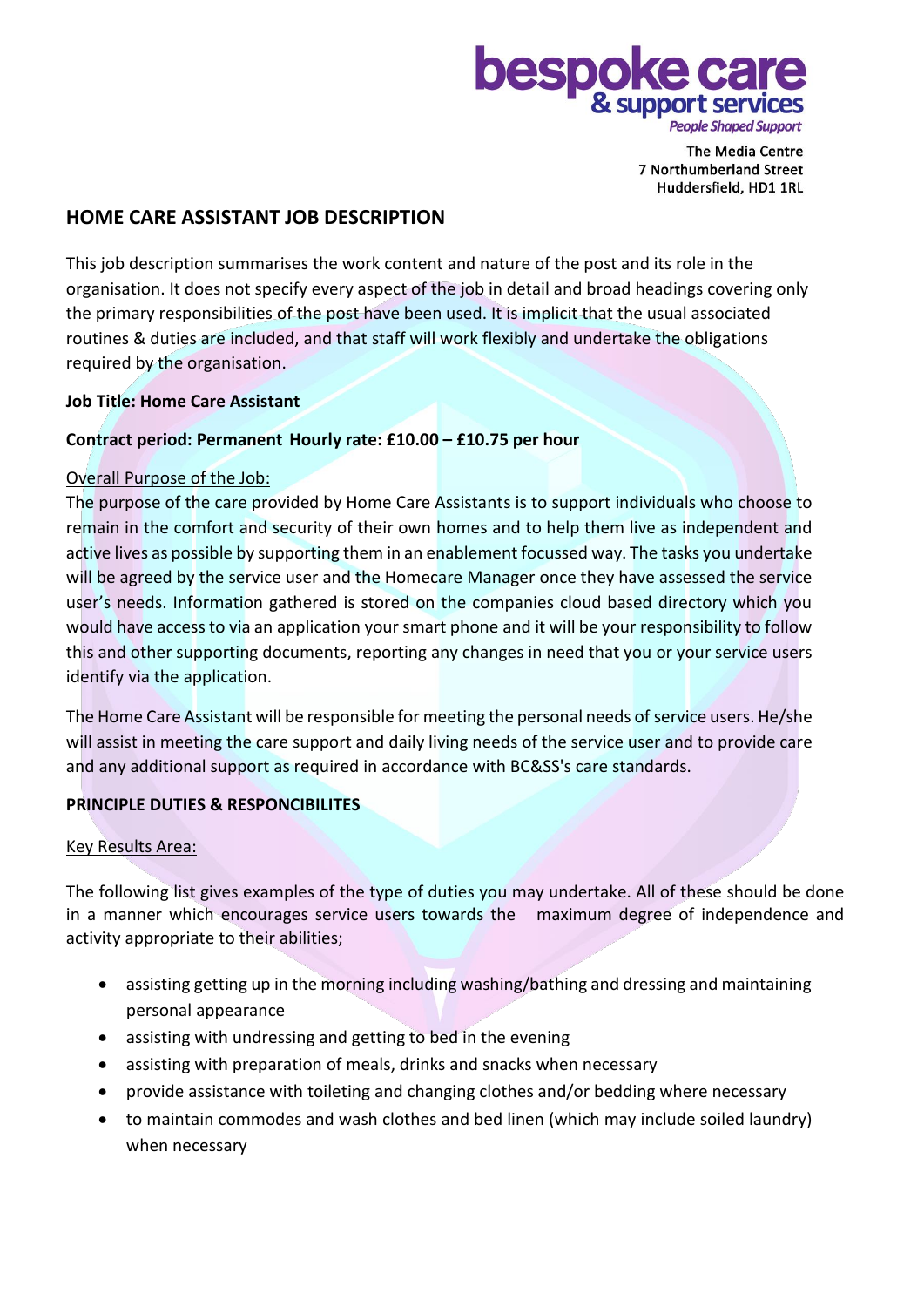- provide assistance with other tasks of personal daily living that you cannot manage and provide general support as part of a caring team
- Assist and encourage the management of medication or administer where necessary and appropriate, and monitoring health related conditions such as dietary & fluid intake.
- To help service users with mobility difficulties, or other physical disabilities, including incontinence. To help in the use of aids and other personal equipment.

# Standards of Performance:

- Manager/Service User satisfaction
- Feedback from Manager
- Service User's personal hygiene and comfort is maintained at all times
- Ensure Service Users maintain their dignity and participate in normal daily activities

# Measure of Effectiveness:

• Manager, Staff & Service User Feedback

# Other Duties & Responsibilities:

- 1. To undertake or supervise the personal care of service users, preparation of appropriate meals, shopping, bill payment & collection of prescriptions and general household tasks.
- 2. Ensure service users retain individuality and personal dignity by promoting high standards of care and encouraging independence where appropriate.
- 3. Ensure that different cultural needs are catered for sensitively.
- 4. To respect the confidential nature of the work.
- 5. To provide direct care to service users as circumstances require.
- 6. To attend meetings, case conferences and training courses as required.
- 7. Contribute to an effective system of communication within the team, by discussion and regular team meetings.
- 8. To undertake such duties and responsibilities of an equivalent nature, as may be determined by the Home Care Manager from time to time in consultation with the post holder.
- 9. To ensure that the Health and Safety and Equal Opportunities policies are implemented at all times.
- 10. To undertake any other duties specified by Management.

#### Responsibility for Resources:

• Gloves aprons and all protective work wear.